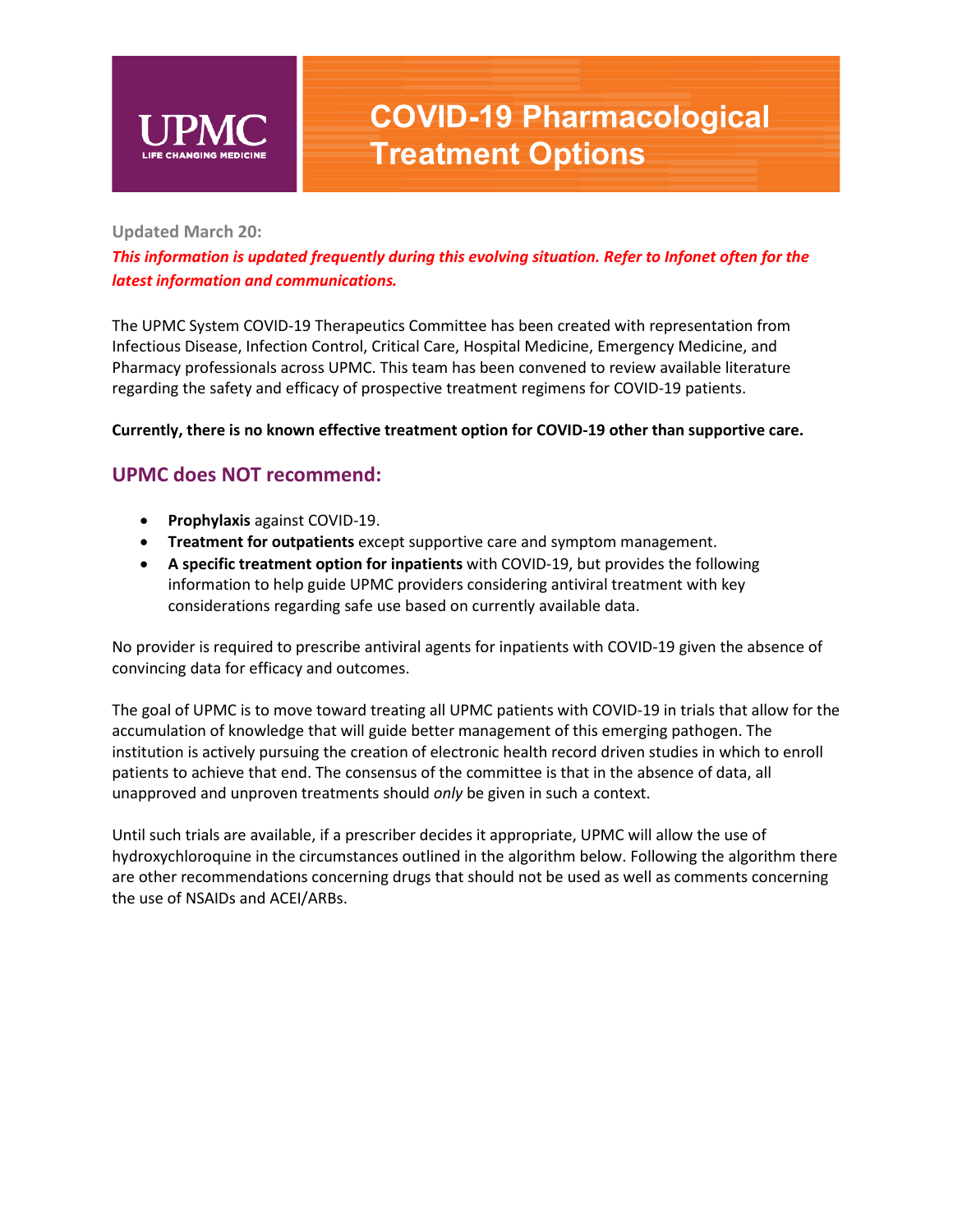



LRTI = lower respiratory tract infection; URTI = upper respiratory tract infection

| <b>Hydroxychloroquine dosing and monitoring</b>                            |                                                                                                                                                                                                 |                                                                                                                                                                                                                                                                                    |
|----------------------------------------------------------------------------|-------------------------------------------------------------------------------------------------------------------------------------------------------------------------------------------------|------------------------------------------------------------------------------------------------------------------------------------------------------------------------------------------------------------------------------------------------------------------------------------|
| Hydroxychloroquine<br>Chloroquine is not<br>available at UPMC<br>hospitals | 400mg PO BID on day 1, then 600mg PO<br>daily x 4 days<br>Split dosing as 200mg PO TID if patient is<br>experiencing GI symptoms.<br>Administration with food may also<br>decrease GI symptoms. | Caution in patients with cardiac<br>$\bullet$<br>disease, may cause arrhythmias. Do<br>not use if $QTc > 500$ .<br>No dose adjustment in renal or<br>$\bullet$<br>hepatic impairment.<br>Drug may accumulate in fetal tissue<br>$\bullet$<br>including melanin structures of fetal |
|                                                                            | Film-coated tablets may be crushed.                                                                                                                                                             | eyes and is present in breast milk.<br>Most toxicities are associated with<br>$\bullet$<br>long term use. Patient may<br>experience nausea, rash,<br>hypoglycemia.<br>G6PD testing not required due to<br>$\bullet$<br>short duration of therapy                                   |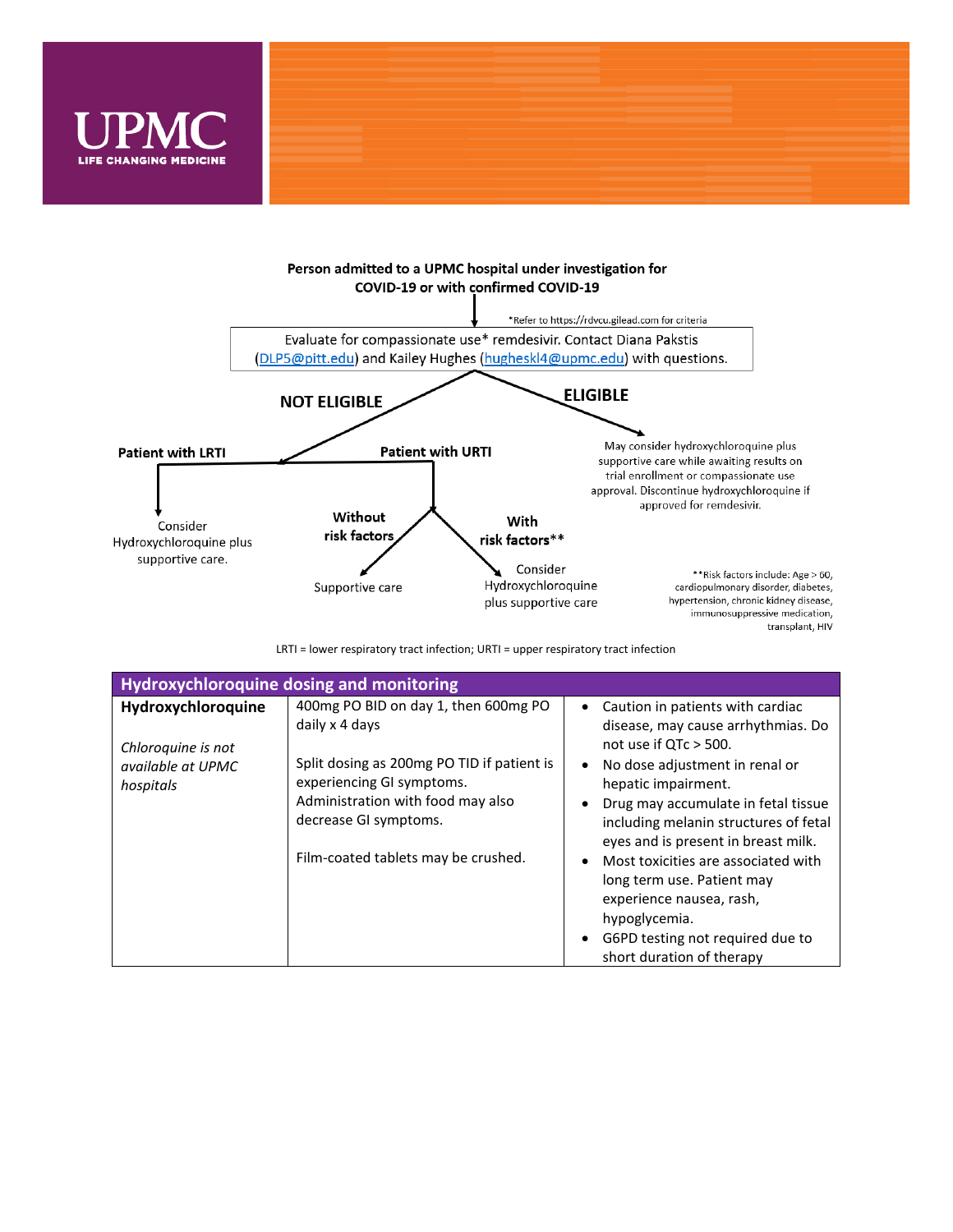

| Therapies that currently have no routine role for the treatment of COVID-19 |                                                                                                |  |
|-----------------------------------------------------------------------------|------------------------------------------------------------------------------------------------|--|
| Adjunctive                                                                  | Use of corticosteroids for COVID-19 is controversial and existing data for use in other        |  |
| corticosteroids                                                             | coronaviruses in heterogeneous and conflicting. The potential benefit of these agents to       |  |
|                                                                             | blunt the inflammatory cascade seen in severe disease needs to be carefully weighed            |  |
|                                                                             | against the concerns for secondary infections, adverse events, and other complications         |  |
|                                                                             | of corticosteroid therapy. The Therapeutics Committee recommends that in the                   |  |
|                                                                             | absence of data, corticosteroids should only be given in the context of a randomized,          |  |
|                                                                             | controlled trial.                                                                              |  |
| Anakinra                                                                    | Interleukin-1 (IL-1) receptor antagonist hypothesized to quell cytokine storming. No data      |  |
|                                                                             | for use as adjunctive therapy for COVID-19 currently. No clinical trials are enrolling in      |  |
|                                                                             | China or the United States exploring this agent.                                               |  |
| Azithromycin                                                                | Six patients treated with azithromycin and hydroxychloroquine in France experienced            |  |
|                                                                             | viral load reduction greater than hydroxychloroquine alone. These data do not support          |  |
|                                                                             | widespread use currently since clinical outcomes were not assessed and there is additive       |  |
|                                                                             | toxicity of azithromycin and hydroxychloroquine.                                               |  |
| <b>IVIG</b>                                                                 | IVIG remains on critical national shortage. The benefit in patients with COVID-19 is           |  |
|                                                                             | unclear. At this time, use should remain reserved to only UPMC System P&T approved             |  |
|                                                                             | indications.                                                                                   |  |
| Lopinavir/ritonavir                                                         | Demonstrated no benefit for patients with SARS-CoV-2 and is associated with significant        |  |
|                                                                             | drug-drug interactions and gastrointestinal toxicity.                                          |  |
| <b>Oseltamivir</b>                                                          | Oseltamivir is inactive against SARS-CoV-2; the virus does not possess the drug target.        |  |
|                                                                             | Additionally, it is crucial to preserve oseltamivir use for patients with influenza infection. |  |
| Ribavirin +/-                                                               | The risk of hematologic toxicity at high doses likely outweighs potential clinical benefit,    |  |
| interferon                                                                  | and therefore ribavirin was not considered a viable candidate for further investigation by     |  |
|                                                                             | the World Health Organization research and development plan for SARS-CoV-2 given lack          |  |
|                                                                             | of in vitro efficacy, toxicity profile, and poor outcomes. Interferon may stimulate innate     |  |
|                                                                             | antiviral responses and is expected to have in vitro activity against 2019-nCoV but            |  |
|                                                                             | randomized trials in other coronaviruses demonstrated no clinical benefit. Toxicities          |  |
|                                                                             | are substantial including severe cytopenias, hepatoxicity (including fatality),                |  |
|                                                                             | neuropsychiatric events, and risk of developing fatal or life-threatening ischemia or          |  |
|                                                                             | infection, particularly when combined with ribavirin.                                          |  |
| <b>Tocilizumab</b>                                                          | Humanized monoclonal antibody targeting interleukin-6 receptor (IL-6) recommended in           |  |
|                                                                             | Chinese COVID-19 guidelines for treatment of cytokine storming. Hyperinflammation and          |  |
|                                                                             | cytokine storming, including elevated IL-6, has been associated with increased mortality       |  |
|                                                                             | in patients with COVID-19. A pre-print (non-peer reviewed) case series of 21 patients          |  |
|                                                                             | treated with tocilizumab between February 5-14, 2020 in China reported marked                  |  |
|                                                                             | success, including rapid resolution of fever and C-reactive protein, decreased oxygen          |  |
|                                                                             | requirements, and resolution of lung opacities on computerized tomography imaging.             |  |
|                                                                             | Ongoing trials in China for patients with COVID-19 pneumonia and elevated IL-6, but            |  |
|                                                                             | none registered in the United States. IL-6 testing is a send out lab at UPMC with a            |  |
|                                                                             | multiple day turnaround time. UPMC supply of tocilizumab is very limited and currently         |  |
|                                                                             | reserved for use for conditions with proven benefit. The Therapeutics Committee will           |  |
|                                                                             | continue to assess evolving data for use of tocilizumab for patients with COVID-19.            |  |